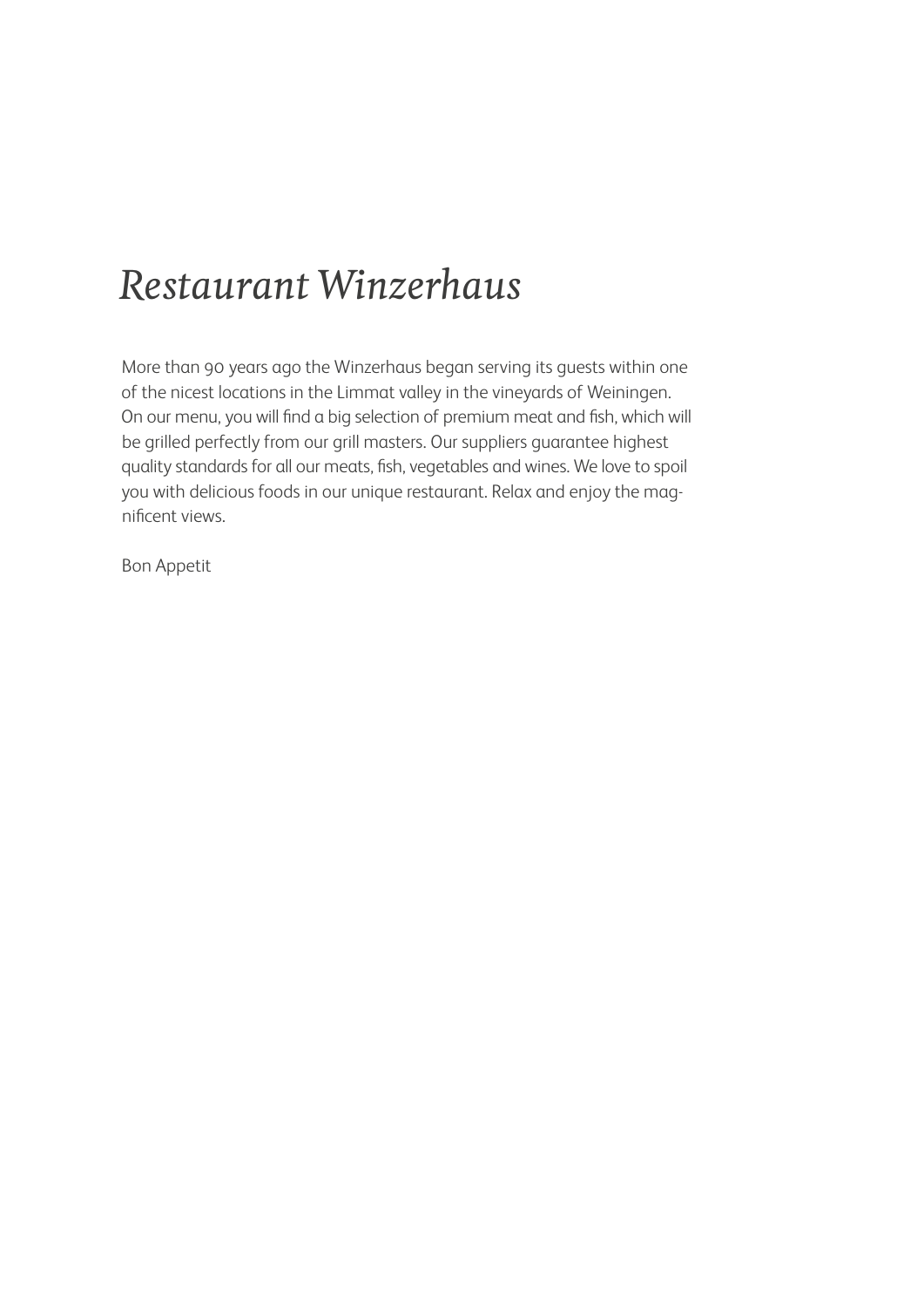## *Our Services*

The Winzerhaus offers you the following services:

### **Banquets & Catering**

Perfect if you want to spoil your guests with Winzerhaus quality in a private setting at our restaurant, at home or any location you wish.

#### **Gift Vouchers**

Surprise your loved ones with a gift voucher. You can simply order the vouchers in our online-shop.

Please ask our friendly staff for further informations. winzerhaus.ch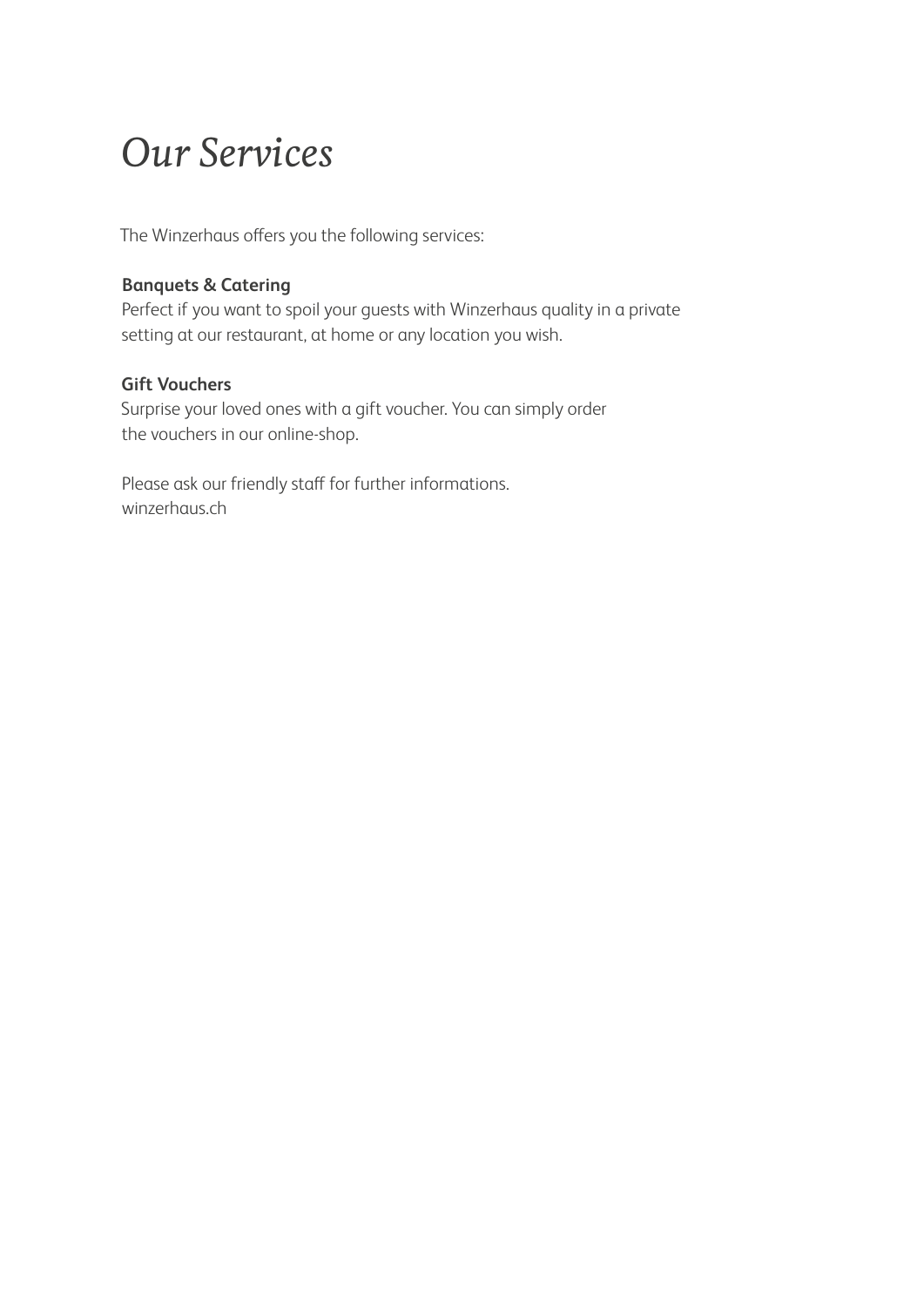# *Origin of meat and fish*

| Chicken            | Switzerland             |
|--------------------|-------------------------|
| Pork               | Switzerland             |
| Lamb               | <b>Ireland</b>          |
| Veal               | Switzerland             |
| Beef Entrecôte     | Switzerland/Ireland     |
| Ribeye             | Switzerland/Ireland     |
| <b>Beef Fillet</b> | Switzerland/Ireland     |
| Tomahawk           | Switzerland/Ireland     |
| Horse              | Germany/Belgium         |
| Ostrich            | Southafrica             |
| Salmon             | Scotland                |
| <b>Black Tiger</b> | Vietnam (certified)     |
| Tuna               | Philippines (certified) |
| Sausages           | Switzerland             |

# *Our suppliers*

Vegetables and fruits Käppeli AG, Merenschwand

Fish G. Bianchi AG, Zufikon Meat Reichmuth Fleischwaren AG, Schwyz

Weininger wines Weingut Haug, Weiningen Italian wines Vini Vergani, Zurich Spanish wines Vini Vergani, Zurich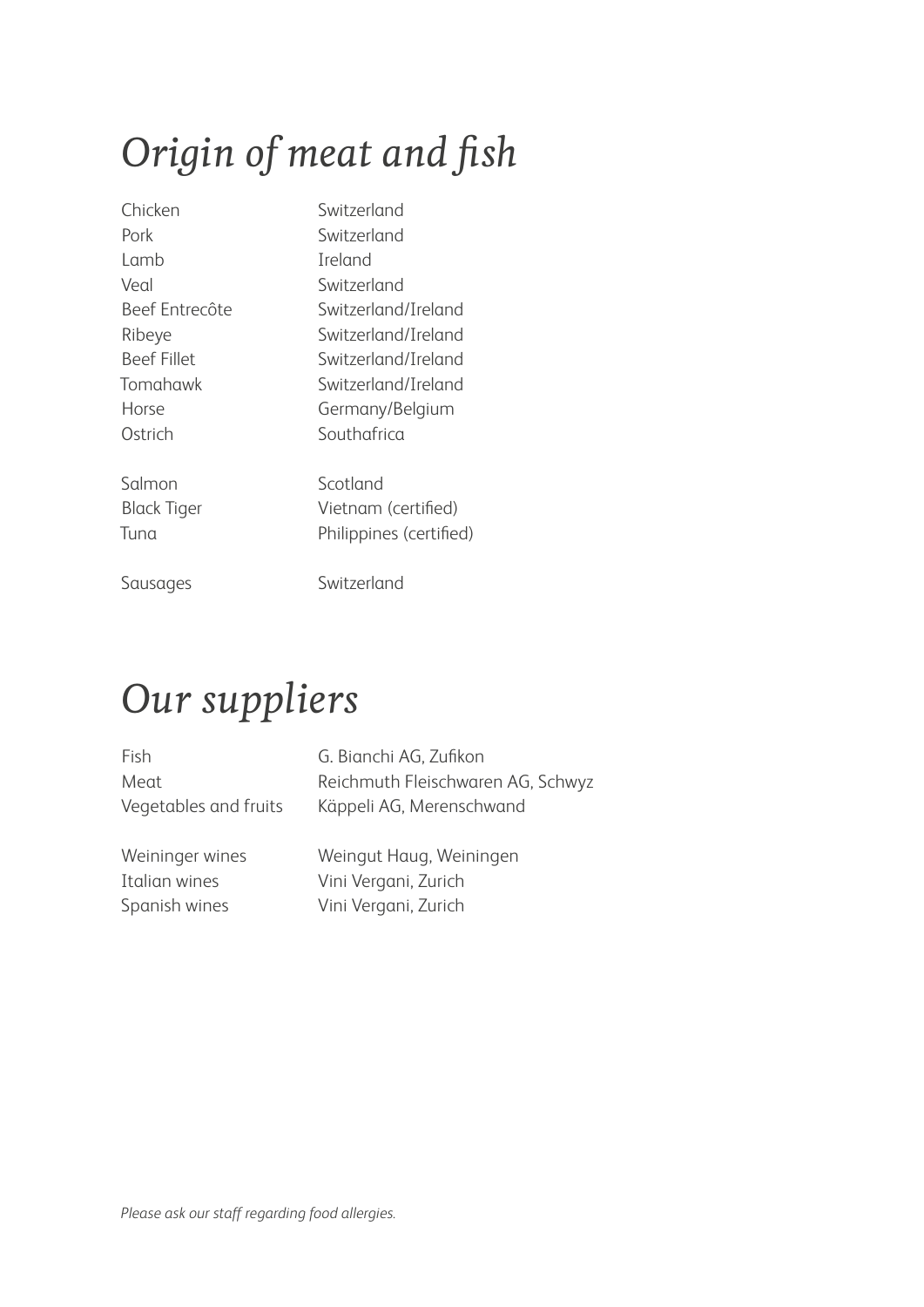### *Starters*

| <b>Mixed Salad</b>                              |                            | 9.5     |
|-------------------------------------------------|----------------------------|---------|
| <b>Beef Tatar</b><br>from the fillet, handcut   | small/large<br>100 g/150 g | 22/29.5 |
| Horse Tatar<br>from the fillet, handcut         | small/large<br>100 g/150 g | 22/29.5 |
| Tuna Tatar<br>from the fillet, handcut          | small/large<br>100 g/150 g | 22/29.5 |
| Smoked Salmon Tatar<br>from the fillet, handcut | small/large<br>100 g/150 g | 22/29.5 |
| Smoked Orkney Salmon<br>with horse radish       | small/large<br>75 g/100 g  | 22/29.5 |
| <b>Burrata</b><br>with tomatoes                 |                            | 20.5    |
| Vitello Tonnato                                 | small/large<br>100 g/150 g | 25/34   |
| Sausage-Cheese-Salad                            |                            | 19.5    |
| <b>Marrow Bone</b>                              |                            | 14.5    |
| <b>Aperitif Sausages</b>                        |                            | 7.5     |
| «Elsässer» Tarte Flambee                        |                            | 18.5    |
| Vegetarian Tarte Flambee                        |                            | 18.5    |
| Smoked Salmon Tarte Flambee                     |                            | 19.5    |
| Tuna Tarte Flambee                              |                            | 19.5    |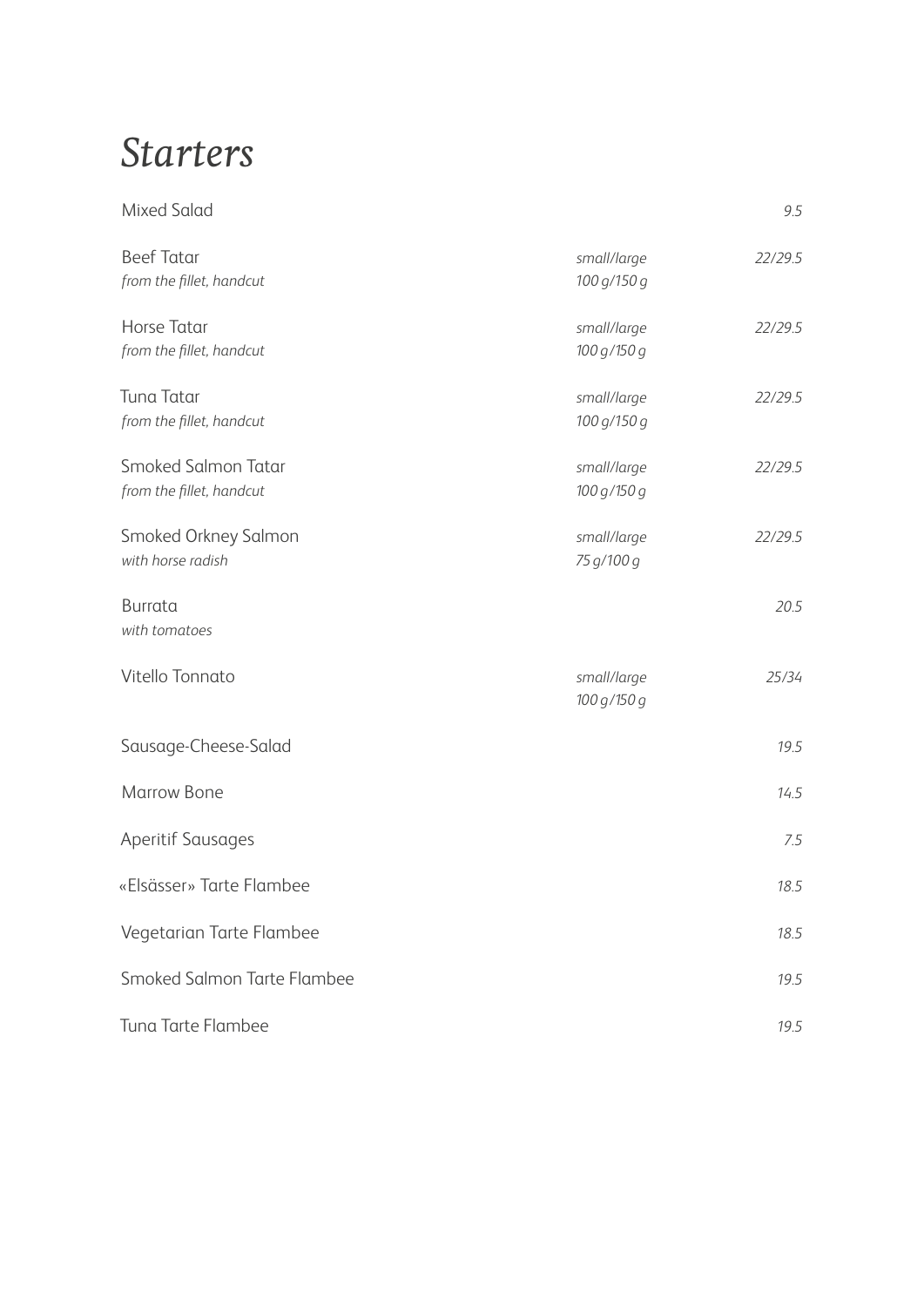| From the grill |  |  |
|----------------|--|--|
|----------------|--|--|

| Chicken                   |      |        |    |    |
|---------------------------|------|--------|----|----|
| <b>Breast</b>             | 29   | 39     | 49 | 59 |
| Skewer                    | 29   | 39     | 49 | 59 |
|                           |      |        |    |    |
| Pork                      |      |        |    |    |
| <b>Tenderloin Steak</b>   | 29   | 39     | 49 | 59 |
| Spare Ribs                |      |        |    | 33 |
|                           |      |        |    |    |
| Lamb                      |      |        |    |    |
| Racks                     |      | 46     | 56 | 66 |
| Tenderloin                | 36   | 46     | 56 | 66 |
| Skewer                    | 31   | $41$   | 51 | 61 |
|                           |      |        |    |    |
| Veal                      |      |        |    |    |
| Chop                      |      | $48\,$ | 58 | 68 |
| Spare Ribs                |      |        |    | 34 |
|                           |      |        |    |    |
| <b>Beef</b>               |      |        |    |    |
| Ribeye                    |      | 52     | 62 | 72 |
| Entrecôte                 | $44$ | 54     | 64 | 74 |
| Fillet                    | 49   | 63     | 77 | 91 |
| Skewer                    | 39   | 49     | 59 | 69 |
|                           |      |        |    |    |
| Horse                     |      |        |    |    |
| Fillet                    | 44   | 54     | 64 | 74 |
| Skewer                    | 39   | 49     | 59 | 69 |
|                           |      |        |    |    |
| Ostrich                   |      |        |    |    |
| Fillet                    | 38   | $48\,$ | 58 | 68 |
| Skewer                    | 35   | $45\,$ | 55 | 65 |
|                           |      |        |    |    |
| Fish                      |      |        |    |    |
| Salmon Steak              | 34   | 44     | 54 | 64 |
| Salmon Steak Skewer       | 29   | 39     | 49 | 59 |
| <b>Black Tiger Skewer</b> | 34   | 44     | 54 | 64 |
| Tuna Steak                | 42   | 52     | 62 | 72 |
| Tuna Skewer               | 37   | $47\,$ | 57 | 67 |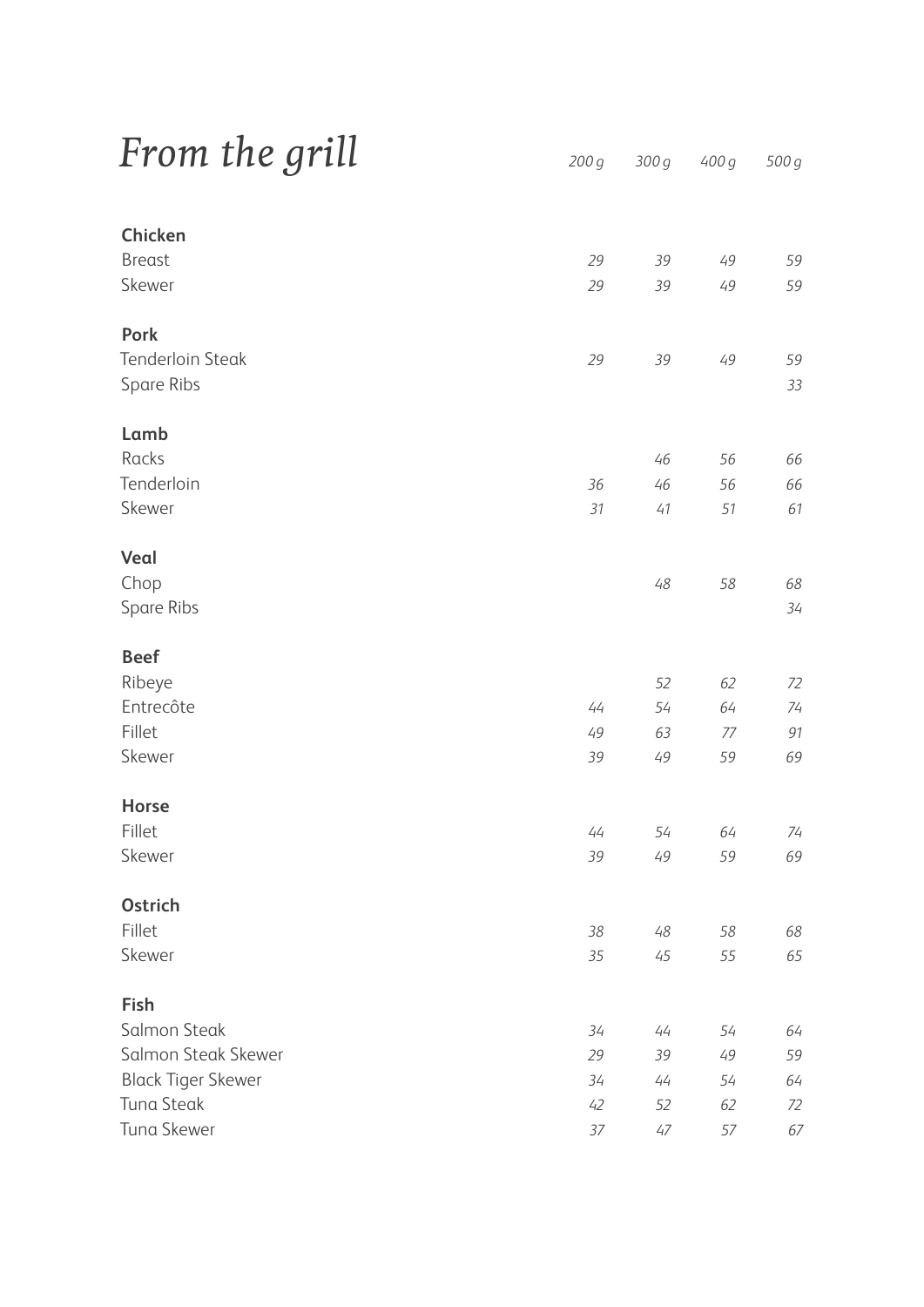# *Recommondation*

| Tomahawk<br>1 kilo from 2 people                                                         |      |          | p.P. 71 |
|------------------------------------------------------------------------------------------|------|----------|---------|
| Burger and sausages                                                                      | 150q | 200q     | 300q    |
| <b>Burger</b><br>Winzi-Burger<br>with gherkins, tomato and onion                         | 15   |          | 23      |
| Winzi-Cheeseburger<br>with gherkins, tomato, onion and cheese                            | 16   |          | 25      |
| <b>Sausages</b><br>"Chäs-Schüblig"<br>with various sauces<br>Winzi-Bratwurst (home-made) |      | 14<br>13 |         |
| Vegetarian<br>Veggie-Burger<br>with gherkins, tomato and onion                           | 15   |          |         |
| Veggie-Cheeseburger<br>with gherkins, tomato, onion and cheese                           | 16   |          |         |

All barbecue dishes are served with herb butter and our homemade, mustard-, garlic-, sweet chili-, and chimichurri-sauces.

All Barbecue dishes are marinated with our own spice mixture and oil.

# *Cooking preferences*

rare medium rare medium medium well well-done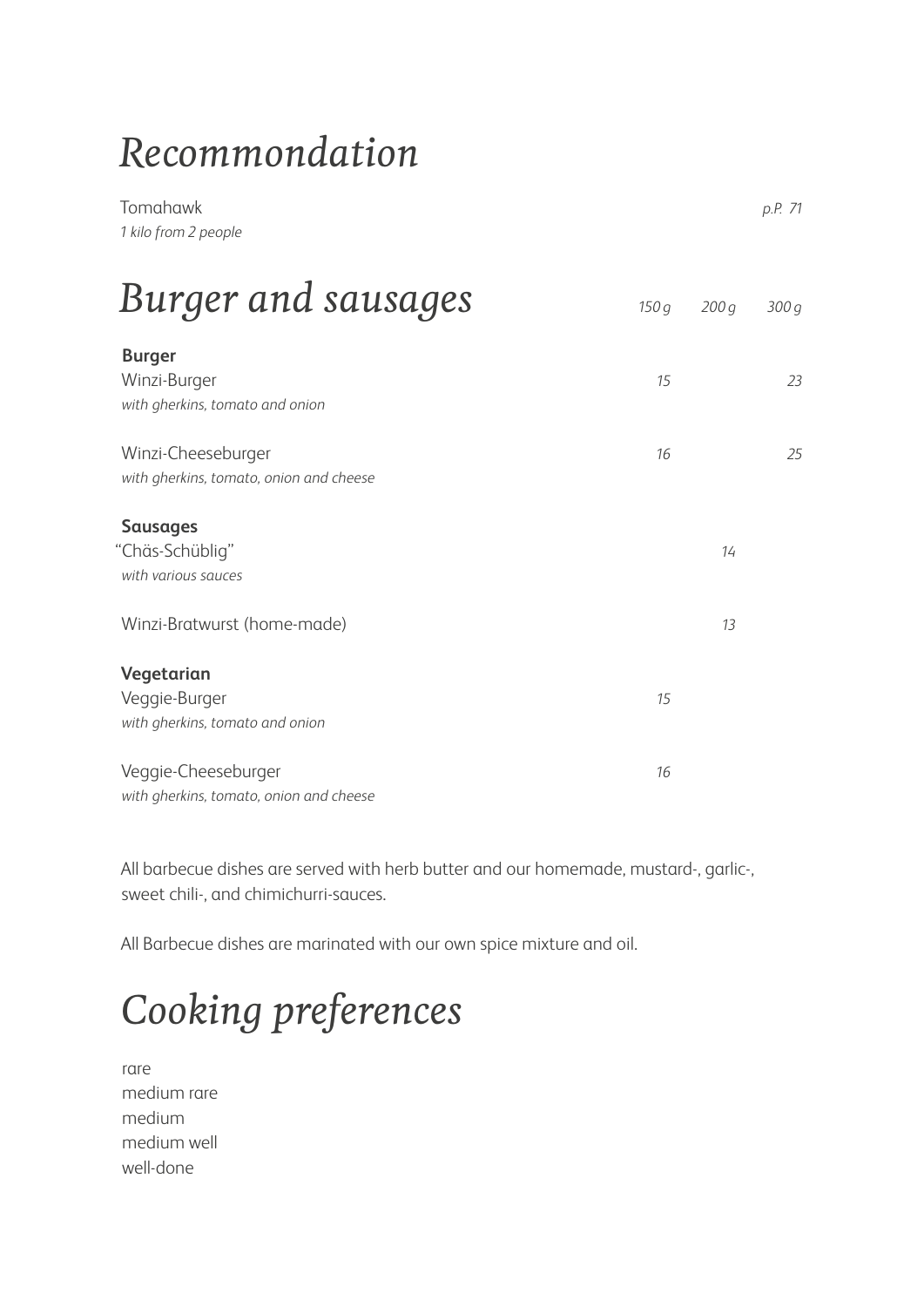# *Side dishes*

| French Fries                         | 75  |
|--------------------------------------|-----|
| Swiss Rösti-Croquettes (potatoe)     | 75  |
| <b>Grilled Vegetables</b>            | 75  |
| Leaf Spinach                         | 7.5 |
| <b>Baked Potatoe with Sour Cream</b> | 75  |
| Rice                                 | 75  |
| Side Salad                           | 7.5 |
| Pasta                                | 7.5 |
| <b>Sweet Potatoe Fries</b>           | 9.5 |
|                                      |     |